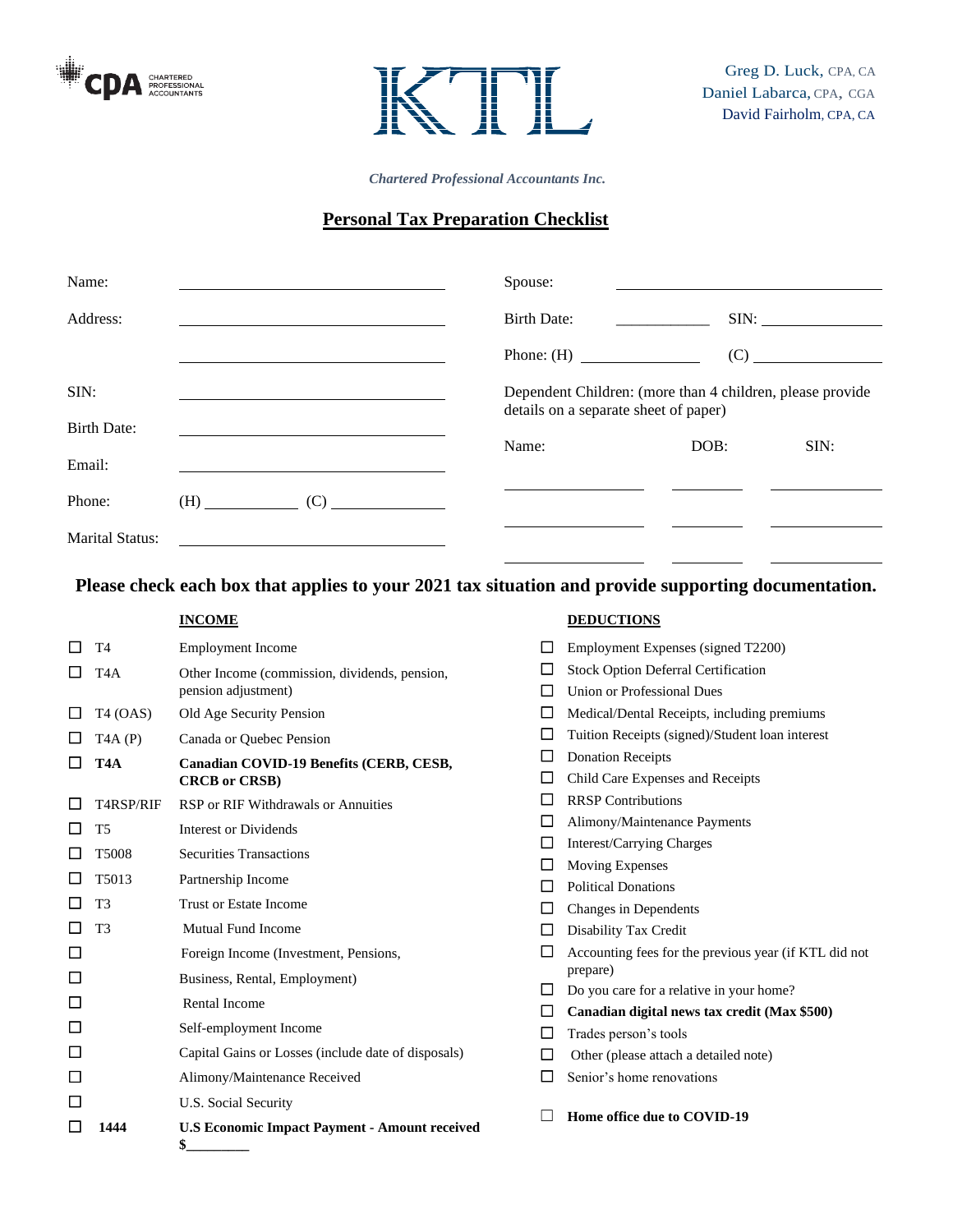# **MISCELLANEOUS:**

- 1. Did you sell your principal residence in 2021? Or convert it to a rental property?  $\Box$  Yes  $\Box$  No If you did sell your principal residence, you must now report the disposition on your tax return even if none of the gain will be taxable. Please provide us with the purchase and disposition statement of adjustments.
- 2. Are you a **US CITIZEN** or **GREEN CARD HOLDER**? (**Complete Section A below**).
- 3. Are you a **Non-US person** and you own **US RENTAL PROPERTY** or have other **US SOURCE INCOME (complete section B below**)
- 4. (a) Did you own foreign assets during 2021?  $\Box$  Yes  $\Box$  No If YES, and the cost totalled more than \$100,000, please provide a breakdown.
	- (b) Did you earn income or realize gains for foreign assets in 2021?  $\Box$  Yes  $\Box$  No. If YES, provide details.

Please note that if you claim a **foreign tax credit** related to US Taxes paid, the Canada Revenue Agency may request an US Tax Account Transcript. To obtain this transcript, you will need to go to [www.irs.gov/individuals/get-transcript.](http://www.irs.gov/individuals/get-transcript)  There are instructions to obtain online or by email. When you receive the transcript, please forward a copy to our office.

5. Do/did you own an interest in a "foreign affiliate" at any time during the year?  $\Box$  Yes  $\Box$  No

#### **SECTION 'A' - COMPLETE IF YOU ARE A US CITIZEN OR RESIDENT ('GREEN CARD HOLDER**')

|                                                                                                     | Taxpayer | Spouse |  |
|-----------------------------------------------------------------------------------------------------|----------|--------|--|
| US Social Security Number or ITIN                                                                   |          |        |  |
| Occupation                                                                                          |          |        |  |
| Status in Canada                                                                                    |          |        |  |
| Date moved to Canada                                                                                |          |        |  |
| <b>Purchased or Rental Home</b>                                                                     |          |        |  |
| FBAR Required (Total combined non-US financial accounts<br>exceeded US\$10,000 at any time in 2021) | П        | П      |  |
| Non-US Financial Accounts & Financial<br>Assets exceeded US\$200,000 in 2021 (Form 8938 required)   | □        | $\Box$ |  |
| Non-US Trust (Beneficiary or Settler)                                                               | П        | □      |  |
| Non-US Private Corporation Owner                                                                    | П        | П      |  |
| TFSA Accounts*                                                                                      | П        | $\Box$ |  |
| RESP Accounts*                                                                                      | $\Box$   | ப      |  |

**\* Provide details of income earned**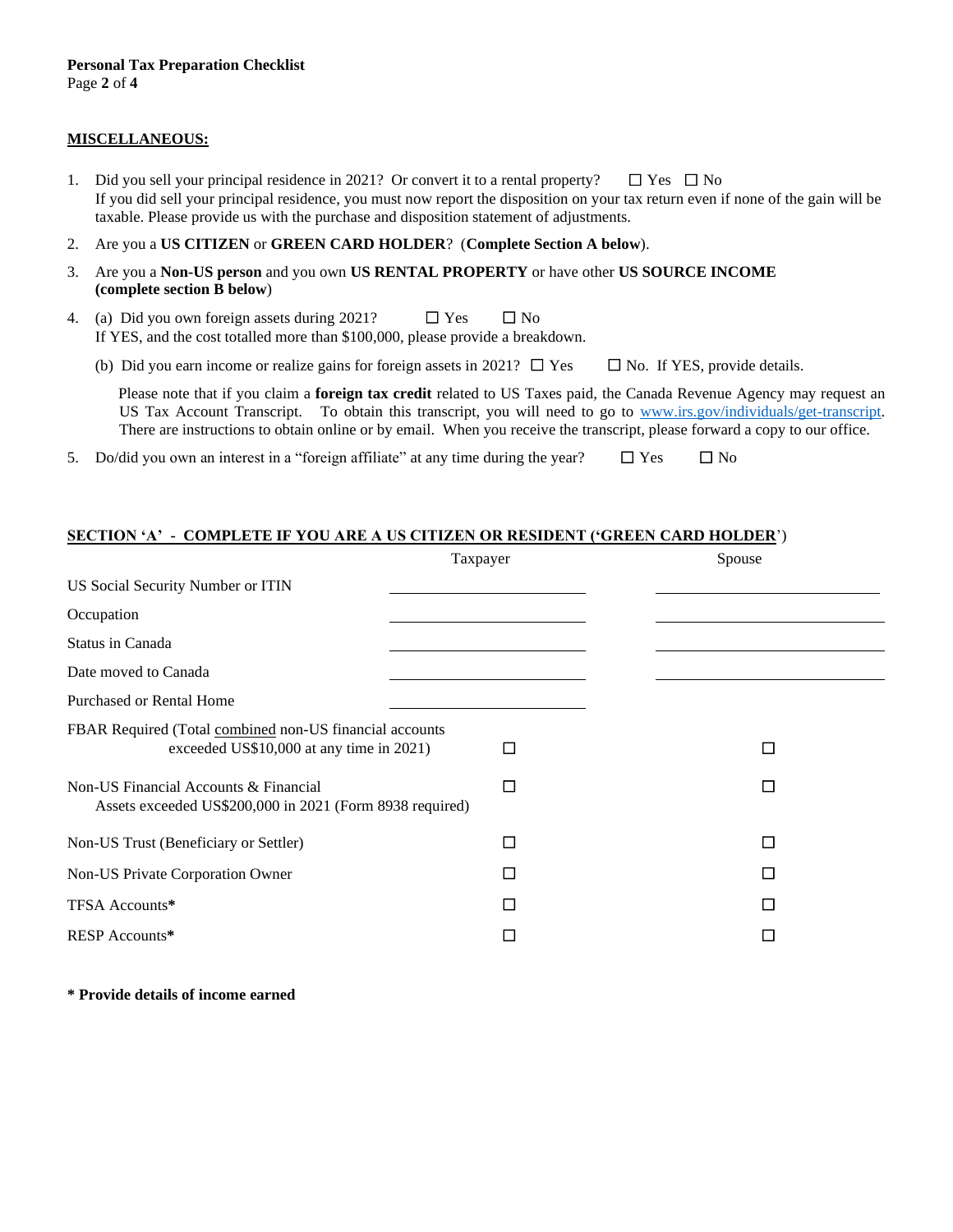# **SECTION 'B' - COMPLETE IF YOU ARE A NON-US PERSON AND YOU OWN US RENTAL PROPERTY OR HAVE US SOURCE INCOME**

|                                              |        | Taxpayer | Spouse |
|----------------------------------------------|--------|----------|--------|
| <b>ITIN</b>                                  |        |          |        |
| Rental Property location (States)            |        |          |        |
| Days Rented                                  |        |          |        |
| Days of Personal Use                         |        |          |        |
| Other US Source Income (List Type)           |        |          |        |
| <b>US Visa or US Status</b>                  |        |          |        |
| Days present in US:                          |        |          |        |
| Current Year (actual dates)                  |        | (2021)   |        |
| Prior Year<br>Number of days                 | (2020) |          |        |
| 2 <sup>nd</sup> Prior Year<br>Number of days | (2019) |          |        |

### **Additional US Information**

- 1. **Economic Impact Payments. What amount of payment(s) did you receive in 2021? If you didn't receive the full amount of that payment, you may be eligible to claim a "Recovery Rebate Credit" with your 2021 tax return**.
- 2. All income for the year as outlined on forms W-2, 1099, etc.
- 3. All interest and dividends for the year as outlined on forms 1099 and other sources.
- 4. Details of other income, including pensions, tips, etc.
- 5. Gross income and expenses detailed for each business venture and for each rental property.
- 6. Details of itemized deductions, including medical expenses, realty taxes, interest, donations and unreimbursed employee expenses.
- 7. Details for all capital transactions, including date of purchase, purchase amount, date of sale, sale amount, name of security and number of shares/units.
- 8. Number of days present in each state (if not resident in one state) during the year, and number of days present outside the US, including specific dates.
- 9. Details of contributions to retirement plans.
- 10. Details of stock options.
- 11. **RE: Form 8938:** Details of all foreign bank accounts (registered, non-registered, TFSA, etc.), including bank name, address, and type of account. Refer instructions for completion of form 8938 (IRS) for a complete list of specified foreign assets. <https://www.irs.gov/uac/form-8938-statement-of-foreign-financial-assets>